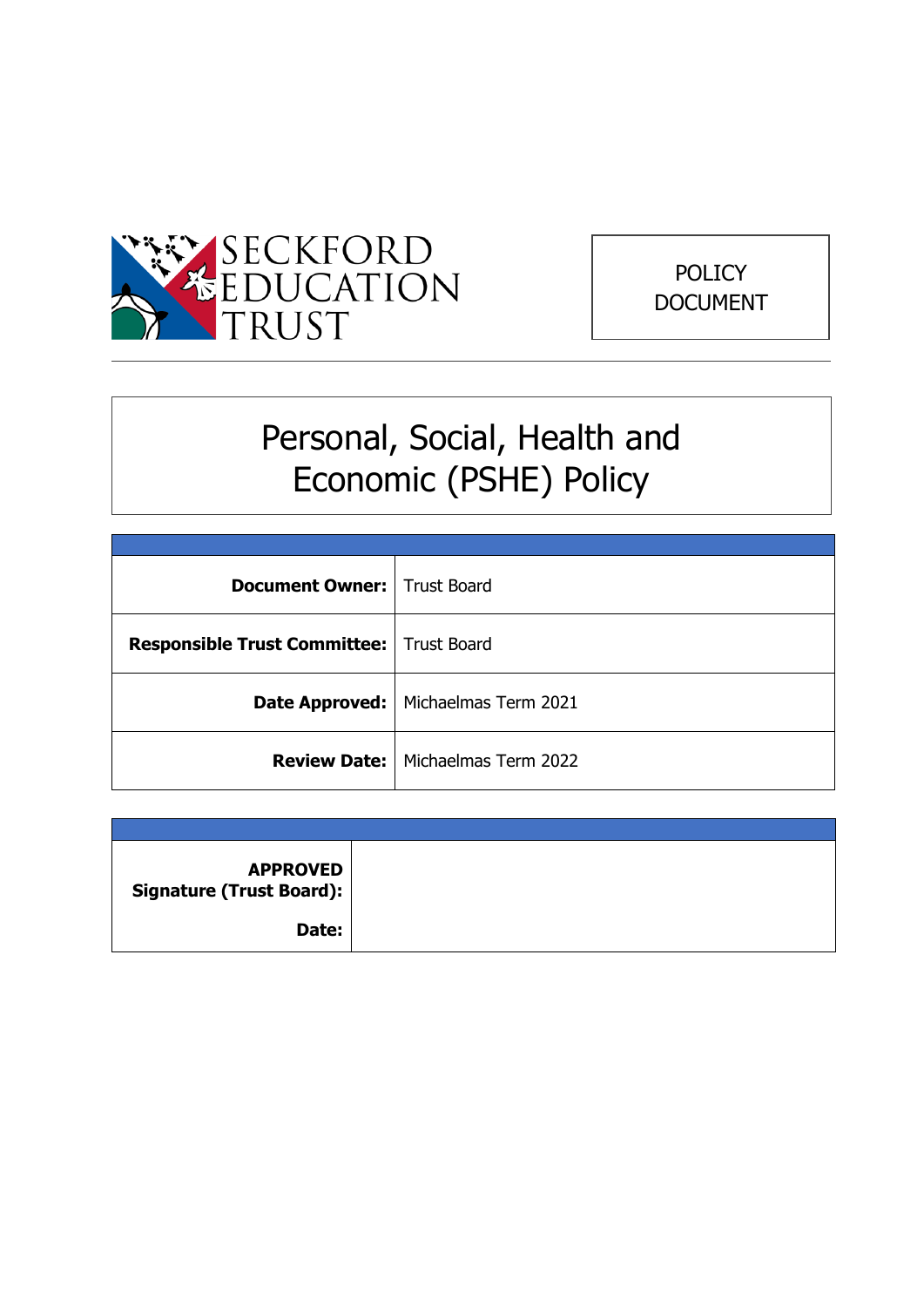# Other relevant policies and documents

- RSE Policy (secondary)
- Relationships Education Policy (primary)
- SMSC Policy
- Curriculum Policy
- Equalities Policy (student)
- Inclusion Policy
- Child Protection and Safeguarding Policy

# Trust = Seckford Education Trust  $School(s) =$  schools within the Trust PSHE = Personal, Social, Health and Economic Explanation of Terms

SMSC = Spiritual, Moral, Social and Cultural

# Othepolicies and documents 1. Aims

PSHE education at Seckford Education Trust is a planned, developmental programme of learning through which children and young people acquire the knowledge, understanding and skills they need to manage their lives now and in the future. As part of a whole-school approach, PSHE education develops the qualities and attributes students need to thrive as individuals, family members and members of society. The Seckford Education Trust is committed to 'inspiring, enabling and celebrating each and every young person' across all of its schools.

PSHE education can help the Trust to reduce or remove many of the barriers to learning experienced by pupils, significantly improving their capacity to learn and achieve. The PSHE education programme makes a significant contribution to students' spiritual, moral, social and cultural (SMSC) development, their behaviour and safety and the Trust's statutory responsibility to promote students' well-being. In addition the learning provided through a comprehensive PSHE education provision is an essential to safeguarding students, as Ofsted has set out.

PSHE education equips students with the knowledge, understanding, skills and strategies required to live healthy, safe, productive, capable, responsible and balanced lives. It encourages them to be enterprising and supports them in making effective transitions, positive learning and career choices and in achieving economic well-being. A critical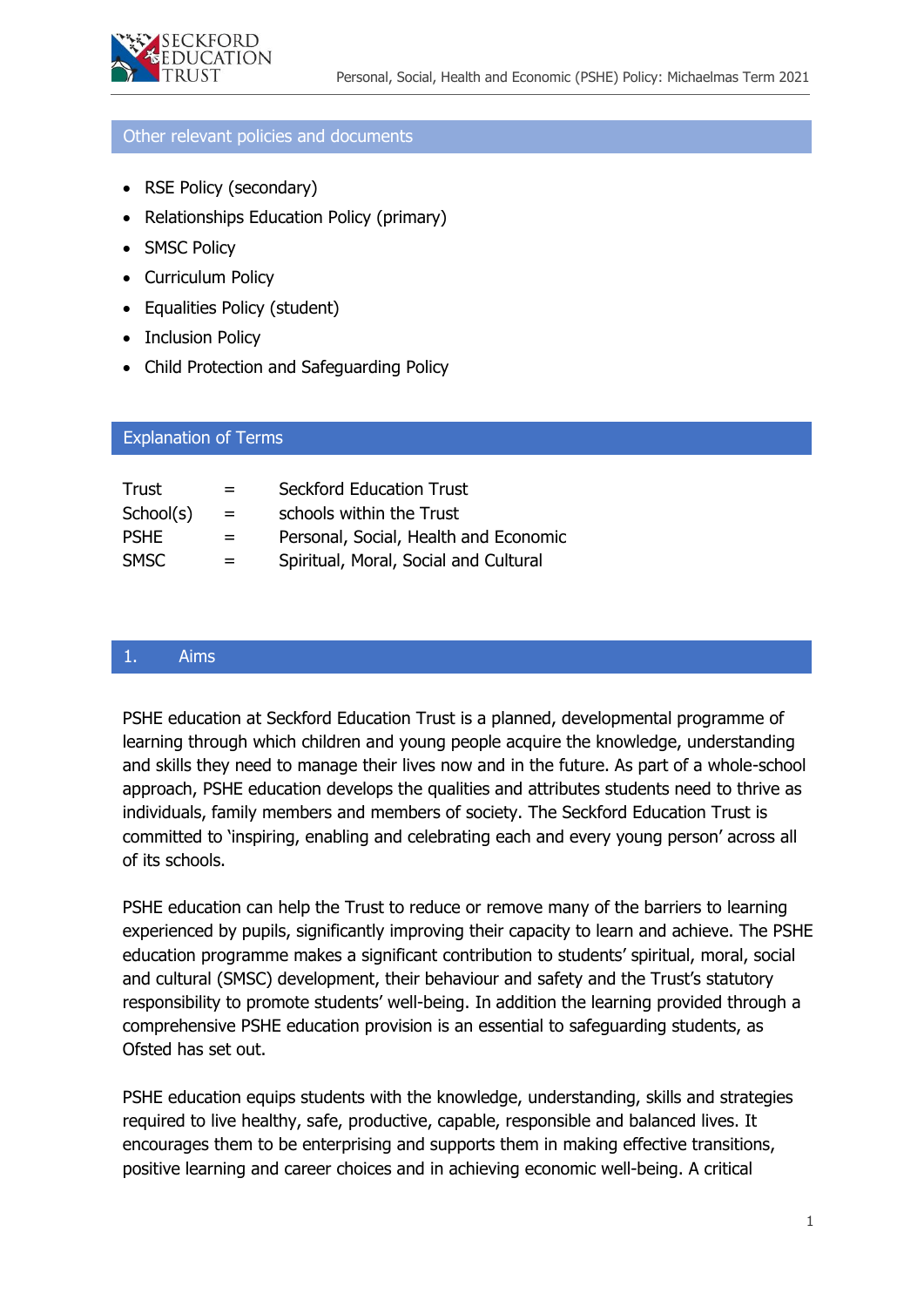

component of PSHE education is providing opportunities for children and young people to reflect on and clarify their own values and attitudes and explore the complex and sometimes conflicting range of values and attitudes they encounter now and in the future.

# 2. Statutory Requirements

PSHE is a non-statutory subject. However, there are aspects of it we are required to teach. In our primary setting:

- We must teach relationships education under the [Children and Social Work Act](http://www.legislation.gov.uk/ukpga/2017/16/section/34/enacted)  [2017,](http://www.legislation.gov.uk/ukpga/2017/16/section/34/enacted) in line with the terms set out in [statutory guidance;](https://www.gov.uk/government/publications/relationships-education-relationships-and-sex-education-rse-and-health-education)
- We must teach health education under the same statutory guidance.
- In our secondary setting:
- We must teach relationships and sex education (RSE) under the Children and Social [Work Act 2017,](http://www.legislation.gov.uk/ukpga/2017/16/section/34/enacted) in line with the terms set out in [statutory guidance;](https://www.gov.uk/government/publications/relationships-education-relationships-and-sex-education-rse-and-health-education)
- We must teach health education under the same statutory guidance.
- This policy also complies with the terms of our funding agreement.

# 3. Content and Delivery

#### 3.1 What we teach

As stated above, we are required to cover the content for relationships and sex education, and health education, as set out in the statutory guidance (linked to above).

Refer to our relationships and sex education policies for details about what we teach, and how we decide on what to teach, in this subject. These can be found on the curriculum page of each school's website.

For other aspects of PSHE, including health education, see the curriculum map for more details about what we teach in each year.

#### 3.2 How we teach it

In our primary setting, there is a weekly lesson which is supported by assemblies and wholeschool events often facilitated by external agencies.

In our secondary setting, delivery is via: a weekly tutor time session, drop down days and assemblies. The PSHE curriculum is deliberately folded into other parts of the wider curriculum, for example Science and Humanities and linked to our Careers programme. Across our specialist centres, PSHE is taught on a daily basis; and our approach across all of our settings is to include all pupils and students, regardless of ability or special educational needs and/or disability.